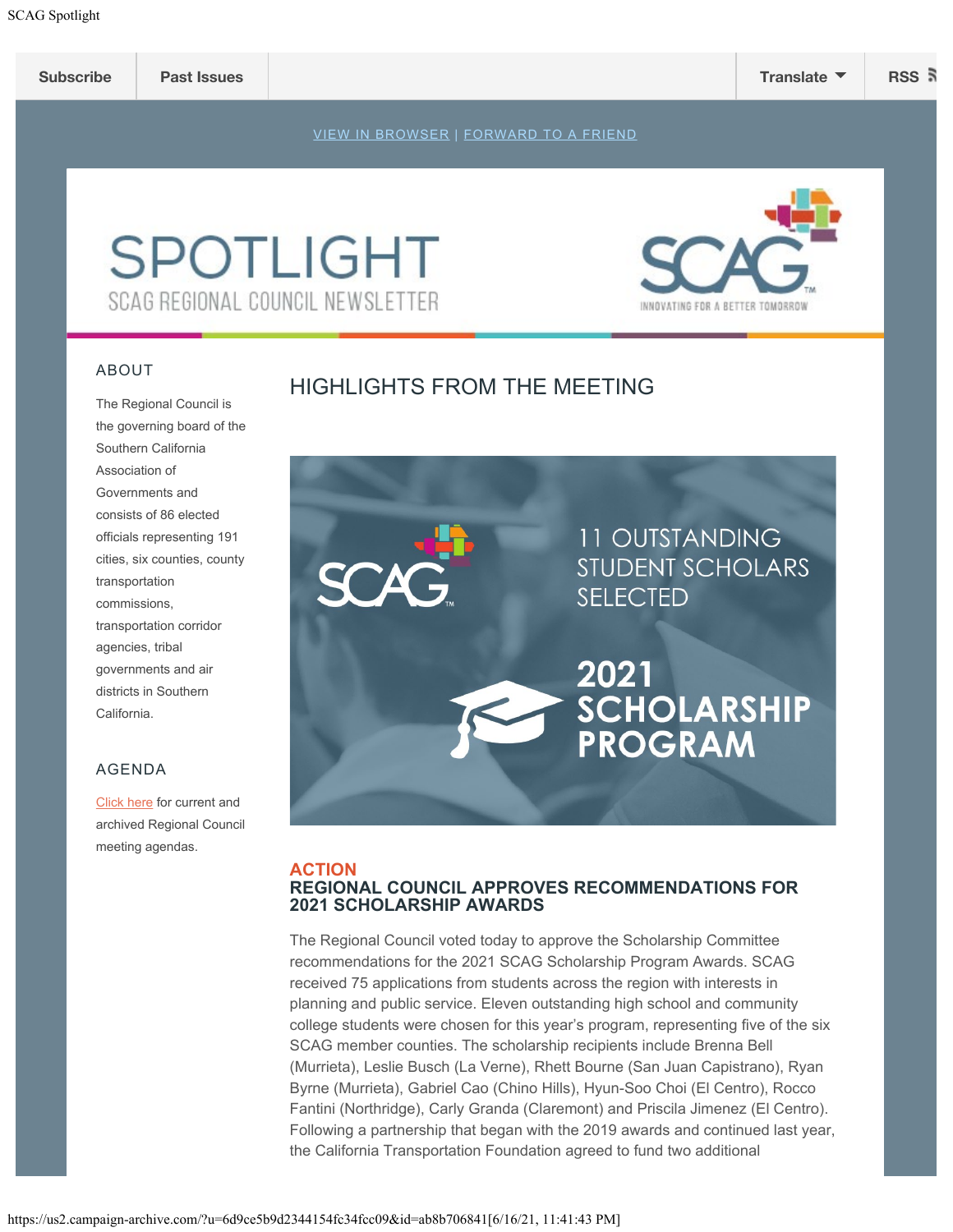scholarships for 2021, which will be awarded to Andrew Ballard (Oak Hills) and Miles Riehle (Laguna Beach).

The [SCAG Scholarship Program](https://scag.ca.gov/scholarship) provides each awardee with a monetary scholarship of \$4,000. SCAG congratulates these future leaders in Southern California's planning and public service community!

#### **INFORMATION SCAG STAFF DETAILS THE FIRST DATA PRODUCED FROM THE 2020 CENSUS**

As the first data from the 2020 Census are released, SCAG staff provided a presentation to—and answered questions from members of—the Regional Council regarding the state apportionment count and the general trends present in the latest Census count. California's number of seats in the US House of Representatives dropped from 53 to 52. The loss of a seat indicated that the population of California grew slower than the nation. California's population grew by 6.1% during the 2010s to 39,538,223, below the U.S. growth rate of 7.4% and ranking 24th amongst U.S. states. Staff explained that slower population growth is attributable in part to declining birth rates and foreign immigration. Though COVID-19 significantly increased mortality in the state and region such that both lost population during 2020, this is not expected to continue, though the trend of very slow growth is. The SCAG region is also experiencing a widening of the gap between new people moving into the region and existing populations leaving. In preparation for developing a growth forecast for the 2024 regional plan, SCAG will be investigating these trends in more detail in the coming months beginning with the [32nd Annual Demographic Workshop](https://scag.ca.gov/demographics), held over two days on **Tuesday, June 8, and Tuesday, June 15**. The next Census 2020 release is known as the redistricting file and will be released beginning in August 2021.

# NEWS FROM THE PRESIDENT

# **MESSAGE FROM PRESIDENT LORIMORE**

I am humbled to have the opportunity to serve Southern California in this capacity as President of SCAG, and I look forward to continuing the strong tradition of collaboration this agency is known for. While the pandemic shut down our region, state and nation for over a year, we are now seeing signs that the worst of our situation might very well be behind us. Yet even with the recovery, we still face a housing crisis, serious traffic problems and high unemployment. People are hurting, and we need to focus our efforts—together—to come back even stronger in this recovery than where we were before.

In the wake of the adoption of our long-range transportation plan, we have an opportunity to refocus, re-engage with our partners, build relationships and strengthen those relationships for the long-term betterment of our region. To do this, I will be convening the Executive/Administrative Committee to kickstart a comprehensive overhaul of the agency's strategic plan. This will be the first step in establishing a platform for success for the future of our agency and region. We learned very quickly in the pandemic that we had the capacity to adapt, the ability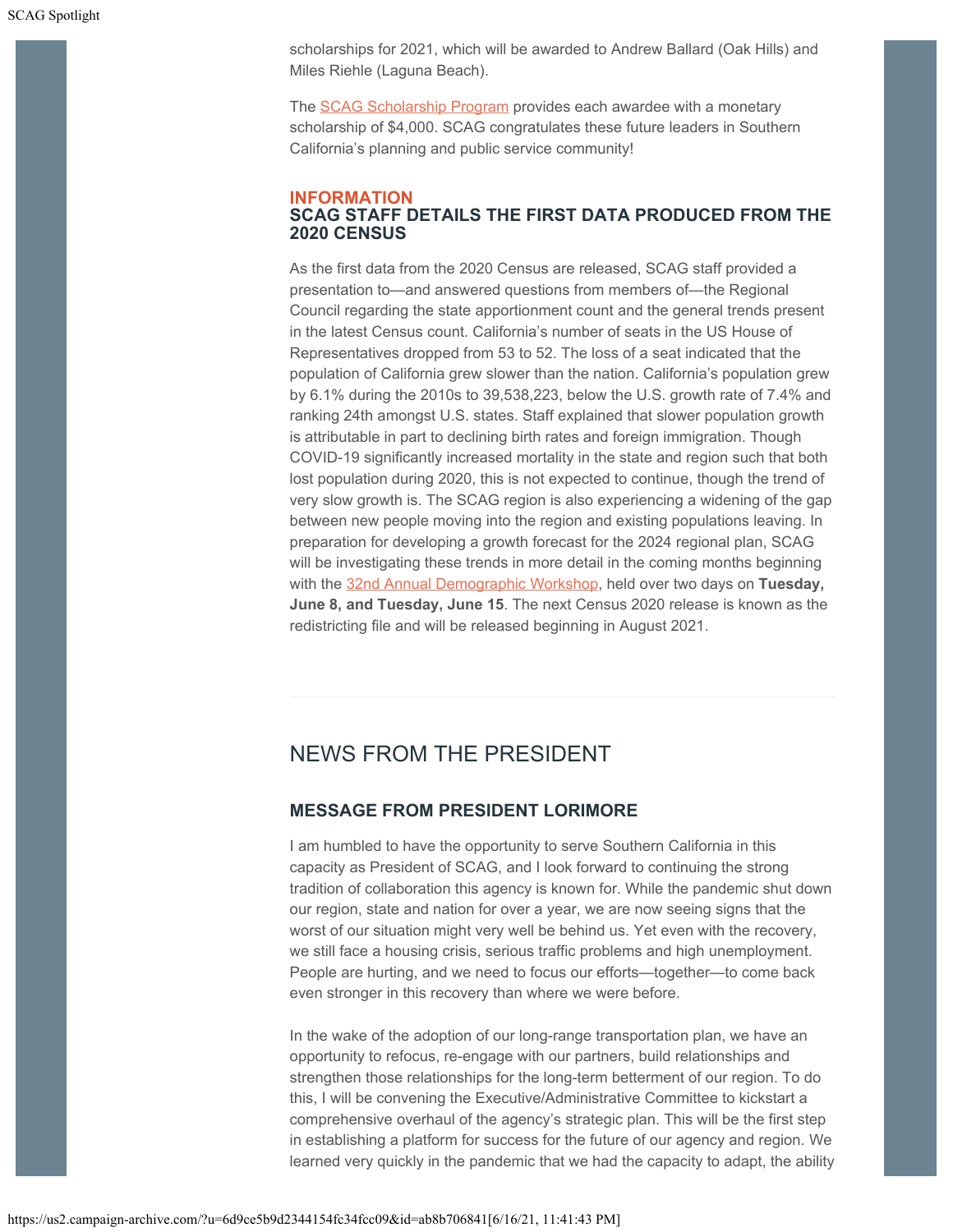to do what was previously unthinkable in order to get things done. Collaboration has been the hallmark of this agency, and as we find new ways to engrain this spirit of collaboration into the work that we do, I know we will be able to accomplish great things for our region.

## **NEW MEMBERS AND PRESIDENTIAL APPOINTMENTS TO POLICY COMMITTEES**

President Lorimore announced updates to SCAG's Policy Committees.

#### **Community, Economic and Human Development Committee**

- John Mirisch, Beverly Hills, Presidential Appointment
- Ariel Pe, Gateway Cities Council of Governments

#### **Energy and Environment Committee**

Jesus Silva, Fullerton, Presidential Appointment

#### **Transportation Committee**

- Christian Horvath, Redondo Beach, Presidential Appointment
- Paul Marquez, Caltrans, District 7, Ex Officio, Presidential Appointment
- Jeremy Smith, Canyon Lake, Presidential Appointment
- Jess Talamantes, Burbank, Presidential Appointment
- Colleen Wallace, Banning, Presidential Appointment

#### **Legislative/Communications and Membership Committee**

- Sean Ashton, Downey, District 25
- Letitia Clark, Tustin, District 17
- Margaret Finlay, Duarte, District 35
- Curt Hagman, San Bernardino County
- Jan Harnik, Riverside County Transportation Commission
- Peggy Huang, Transportation Corridor Agencies
- Steve Manos, Lake Elsinore, District 63
- Ray Marquez, Chino Hills, District 10
- Frank Navarro, Colton, District 6
- David Pollock, Moorpark, District 46
- Deborah Robertson, Rialto, District 8
- Ali Saleh, Bell, District 27
- David J. Shapiro, Calabasas, District 44
- Jose Luis Solache, Lynwood, District 26
- Cheryl Viegas-Walker, El Centro, District 1
- Donald Wagner, Orange County
- Alan Wapner, San Bernardino County Transportation Authority

#### **Audit Committee**

- Steve Manos, Lake Elsinore, District 63
- Carmen Ramirez, Ventura County
- Marty Simonoff, Brea, District 22
- Cheryl Viegas-Walker, El Centro, District 1
- Alan Wapner, San Bernardino County Transportation Authority
- Edward Wilson, Gateway Cities Council of Governments

https://us2.campaign-archive.com/?u=6d9ce5b9d2344154fc34fcc09&id=ab8b706841[6/16/21, 11:41:43 PM]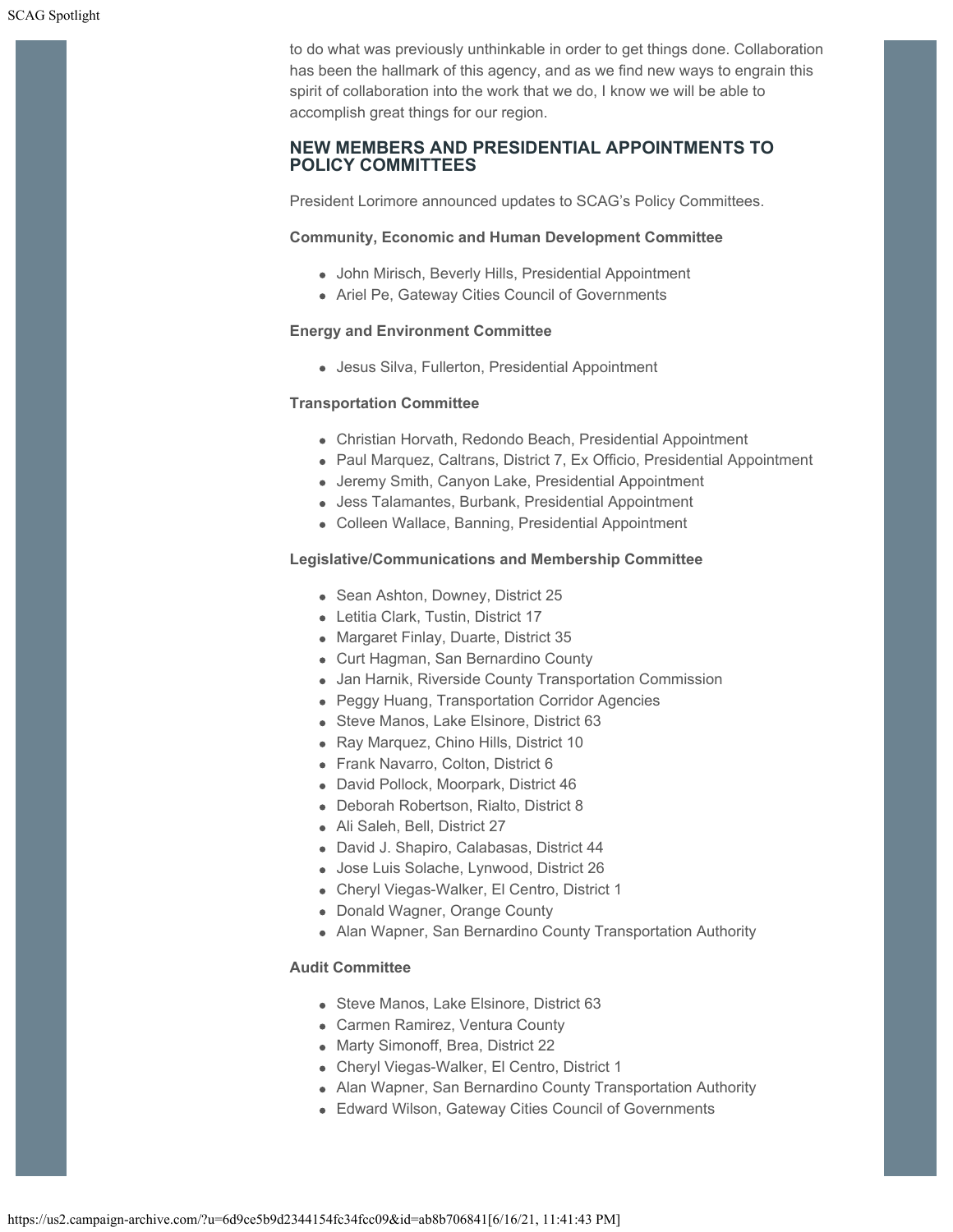# NEWS FROM THE EXECUTIVE DIRECTOR

## **DEMOGRAPHIC WORKSHOP TO ADDRESS PLANNING FOR "THE POST-PANDEMIC CITY"**

SCAG and the University of Southern California's Sol Price School of Public Policy will be hosting the [32nd Annual Demographic Workshop](https://scag.ca.gov/demographics) in two parts on **Tuesday, June 8 and Tuesday, June 15**. This year's workshop contemplates life in "the post-pandemic city." [Register here to attend](https://scag.wufoo.com/forms/mdy21yw0ujbp3m).

#### **Part 1: Changing California Demographics**

Starting on **Tuesday, June 8 from 1:30 to 4:45 p.m.**, join us for an update on the latest in demographic trends, including migration, fertility and aging, and a look at the unequal impacts of COVID-19.

#### **Part 2: The Post-Pandemic City**

The next webinar in the series will be held on **Tuesday, June 15 from 1:30 to 4:45 p.m.** and will feature a keynote address by **Tiffany Chu**, designer, planner and the former chief executive officer and co-founder of Remix, and now the senior vice president at Via, on the emerging neighborhood-centric mobility patterns seen during the COVID-19 pandemic. Additional panels will include a 2020 Census update and a discussion on the post-pandemic workforce, housing and transportation.

Each part of the series will also include expert-led roundtable discussions to build skills about topics presented throughout the day. The cost of this year's workshop is free to all individuals who [register](https://scag.wufoo.com/forms/mdy21yw0ujbp3m). For additional details about the event, visit [scag.ca.gov/demographics](https://scag.ca.gov/demographics).

# **BROADBAND INITIATIVE UPDATE**

On May 14, SCAG Executive Director Kome Ajise and San Diego Association of Governments (SANDAG) Executive Director Hasan Ikhrata participated in a panel discussion moderated by Sunne Wright McPeak, President and Chief Executive Officer of the California Emerging Technology Fund and former secretary of the California Business, Transportation and Housing Agency. The panel focused on regional efforts from metropolitan planning organizations to adopt region-wide digital equity resolutions and regional efforts to address the digital divide. SCAG and SANDAG have worked collaboratively to bring resources to Southern California and highlight current efforts to support further broadband deployment. The panel focused on the ongoing collaboration and the focused leadership both agencies have provided to Southern California in leading efforts to bridge the digital divide, highlight best practices and advocate for more resources and collaboration.

## **SCAG ANNOUNCES 2021 SUSTAINABILITY AWARDS RECIPIENTS**

SCAG is proud to announce the 2021 Sustainability Award recipients! Recipients of this year's 14th annual awards include municipalities, agencies and nonprofit organizations—all recognized for excellence in coordinating land use and transportation to improve mobility, livability, prosperity and sustainability. The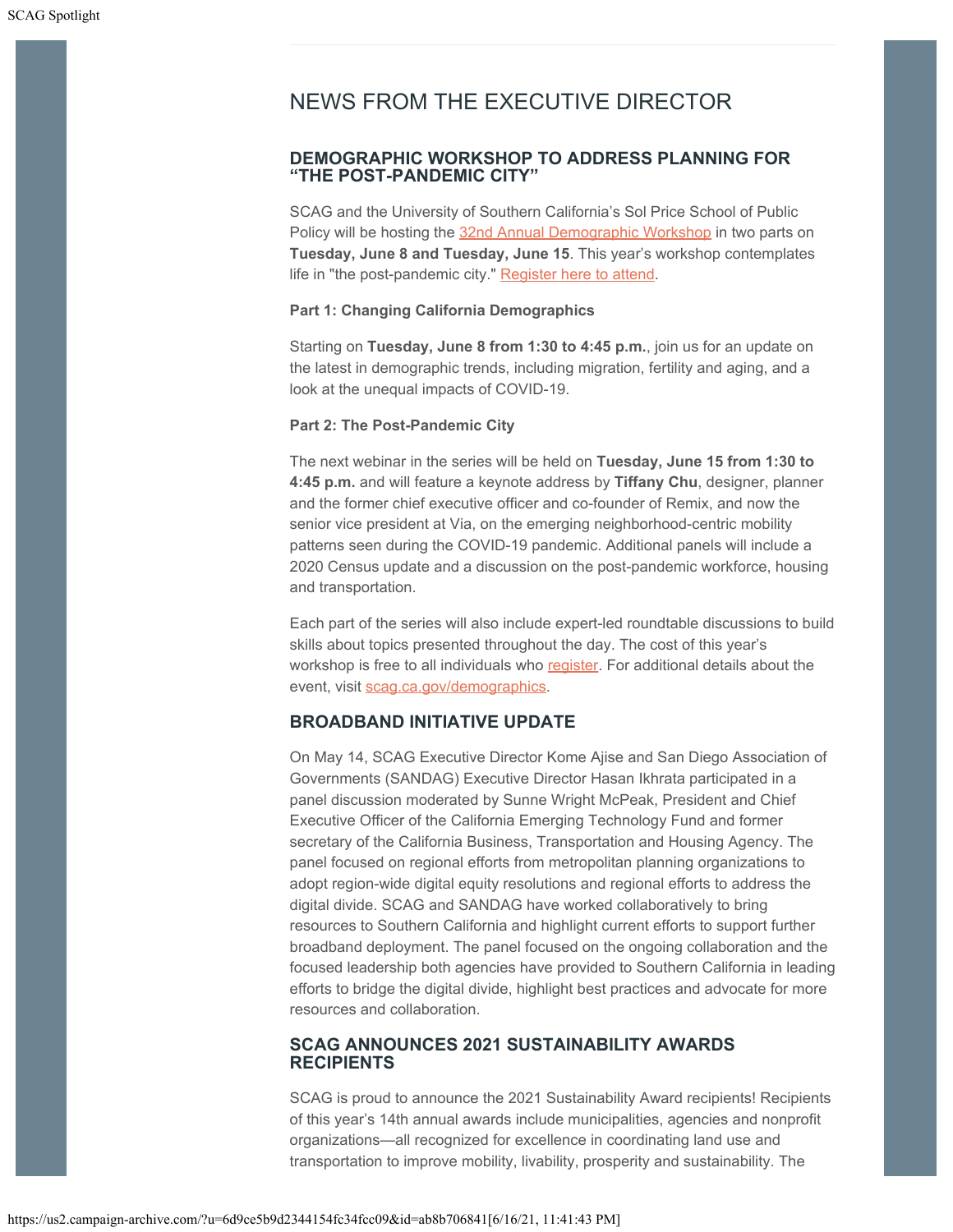SCAG Spotlight

2021 Sustainability Award recipients by category:

**Outstanding Achievement in Sustainability:** The City of Santa Ana, for the Santa Ana Arts Collective (SAAC) Affordable Housing and Adaptive Reuse Community

**Active, Healthy and Safe Communities:** The City of Palm Desert, for its San Pablo Avenue Streetscape Project

**Clean Cities – Alternative Fuels and Infrastructure:** Sunline Transit Agency, for Driving the Future of Hydrogen

**Efficient and Sustainable Land Use:** Kounkuey Design Initiative and the City of Los Angeles, for its Adopt-A-Lot Program

**Housing Innovation:** Clifford Beers Housing Inc., for its Isla de Los Angeles development

**Green Region Initiative:** The San Bernardino Valley Water Conservation District, for the Upper Santa Ana River Wash Habitat Conservation Plan

[Watch the videos](https://www.youtube.com/playlist?list=PLvuW4BYdYqPU0B0lYnYUAu2kuWP3TfK9r) to learn more about each project. For more information on the SCAG Sustainability Awards and to view past winners visit [scag.ca.gov/sustainability-program-awards](https://scag.ca.gov/sustainability-program-awards).

Read the full **Executive Director's Report** for June 2021 and see past reports on the SCAG website.

# UPCOMING MEETINGS

#### **JUNE**

**th** Transportation Safety & Active Transportation Working Groups and *Go Human* Steering Committee: Part 1 **th** Legislative/Communications & Membership Committee **th** Transportation Safety & Active Transportation Working Groups and *Go Human* Steering Committee: Part 2 **nd** Transportation Conformity Working Group **th** Equity Working Group **th** Climate Adaptation Working Group **th** Regional Transit Technical Advisory Committee

**30th** Executive Administration Committee

## **JULY**

**1st** Regional Council and Policy Committees

- **20th** Legislative/Communications & Membership Committee
- **27th** Transportation Conformity Working Group
- **24th** Emerging Technologies Committee
- **28th** Modeling Task Force



## CONNECT WITH US